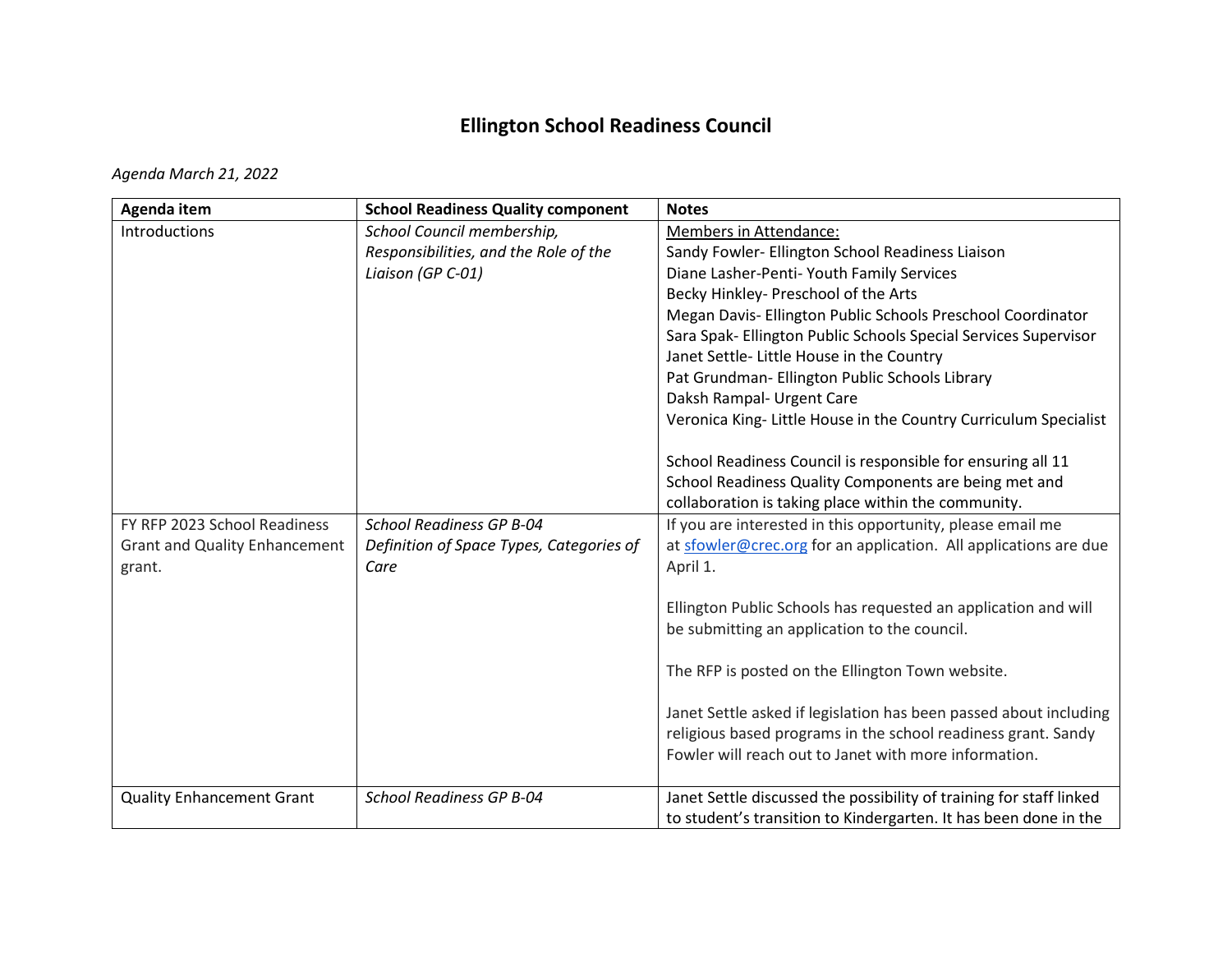|                                                                                                | Definition of Space Types, Categories of<br>Care                                                   | past and has been helpful for community-based programs to<br>know Kindergarten expectations.<br>Sara Spak discussed that she will provide Sandy a contact at<br>Ellington Public Schools to support this process.                                                                                                                                                                                                                                                                                                                                                                                                                                                                                                                                    |
|------------------------------------------------------------------------------------------------|----------------------------------------------------------------------------------------------------|------------------------------------------------------------------------------------------------------------------------------------------------------------------------------------------------------------------------------------------------------------------------------------------------------------------------------------------------------------------------------------------------------------------------------------------------------------------------------------------------------------------------------------------------------------------------------------------------------------------------------------------------------------------------------------------------------------------------------------------------------|
| Update on current enrollment<br>and grant award                                                | <b>School Readiness GP B-04</b><br>Definition of Space Types, Categories of<br>Care                | Current updates for slots are below:<br>Ellington BOE: 10 Full Day/School Year Slots & 7 Part<br>Day/School Year are currently full. There are currently 3<br>families on the SR waitlist. 15/17 are below the 75% income<br>level                                                                                                                                                                                                                                                                                                                                                                                                                                                                                                                   |
|                                                                                                |                                                                                                    | Ellington BOE is waiting for their 15 day window and is<br>currently waiting for NAEYC accreditation visit                                                                                                                                                                                                                                                                                                                                                                                                                                                                                                                                                                                                                                           |
| New legislation pertaining to<br><b>School Readiness</b>                                       | School Council membership,<br>Responsibilities, and the Role of the<br>Liaison (GP C-01)           | <b>School Readiness Program Changes</b><br>A new law requires (1) that at least 25% of the membership of<br>each local school readiness council consist of parents of<br>program-eligible children and (2) the council to document<br>efforts to ensure that the racial, ethnic, and socioeconomic<br>composition of the council reflects that of the town. It also<br>changes how the council chairperson is selected.<br>Sandy recommended that the team move forward with the<br>update in the bi-laws pertaining to new legislation.<br>If you are interested in serving on a small group (with Diane) to<br>survey Council membership, and recruitment of members<br>including parents, the team will be meeting on April 4, 2022 at<br>1:00pm. |
| <b>Update on Quality Components</b><br>and collaborations<br>(see below)<br>Library activities | School Readiness Council Membership,<br>Responsibilities, and the Role of the<br>Liaison (GP C-01) | Pat Grundman stated that preschool library programs are<br>running again, but still at a limited capacity. She is hoping that<br>numbers resume to normal by the summer. Reading to the<br>Dogs is a popular program in town. Students are able to read to<br>therapy dogs.                                                                                                                                                                                                                                                                                                                                                                                                                                                                          |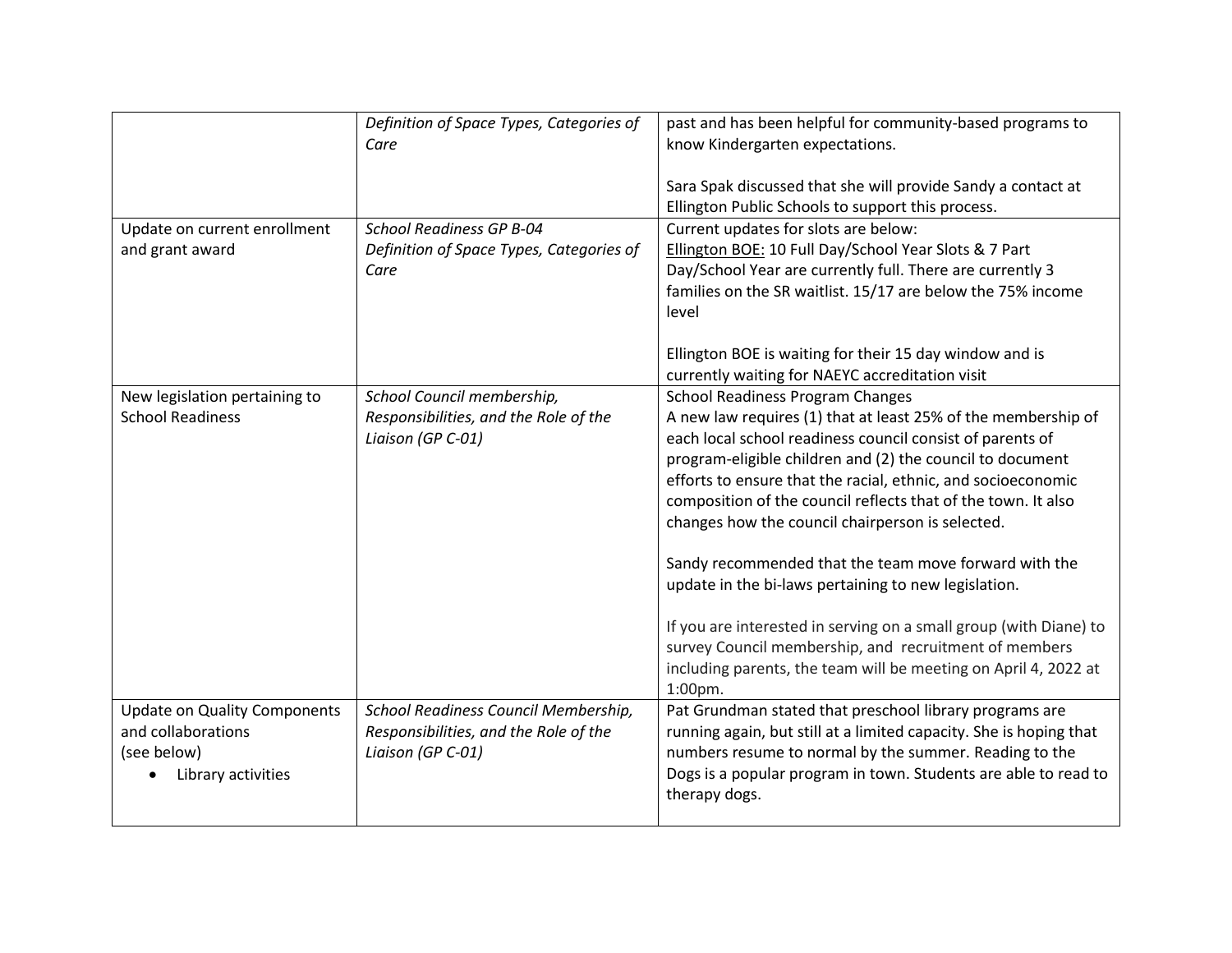|                     | Janet Settle asked if the library is open to visitors and field trips<br>for students during the April 11 spring vacation week. Pat<br>discussed that the library is open to visitors and will work with<br>Janet to schedule a time.    |
|---------------------|------------------------------------------------------------------------------------------------------------------------------------------------------------------------------------------------------------------------------------------|
|                     | Dr. Rampal discussed that there has been a trend in people<br>delaying their primary and preventative care. He is hoping that<br>this will get back on track in the upcoming months and is<br>hoping for positive trends moving forward. |
| <b>New Business</b> | Next School Readiness Council Meeting will May 16, 2022 at<br>1:00 <sub>pm</sub>                                                                                                                                                         |
| <b>Old Business</b> |                                                                                                                                                                                                                                          |

## **Quality Components**

The legislation has identified specific requirements for School Readiness programs as part of the continuum of services in quality programs that meet the needs of children and families. These indicators include:

- A plan for collaboration with other community programs and services, including public libraries and for coordination of resources in order to facilitate full-day and year-round child-care and education programs for children of working parents and parents in education or training programs;
- Parent involvement, parenting education and outreach;
- Referrals for health services, including referrals for appropriate immunizations and screenings;
- Nutrition services;
- Referrals to family literacy programs that incorporate adult basic education and provide for the promotion of literacy through access to public library services;
- Admission policies that promote enrollment of children from different racial, ethnic and economic backgrounds and from other communities;
- A plan of transition for participating children from the School Readiness program to kindergarten and provide for the transfer of records from the program to the kindergarten program:
- A plan for professional development for staff;
- A sliding fee scale for families participating in the program;